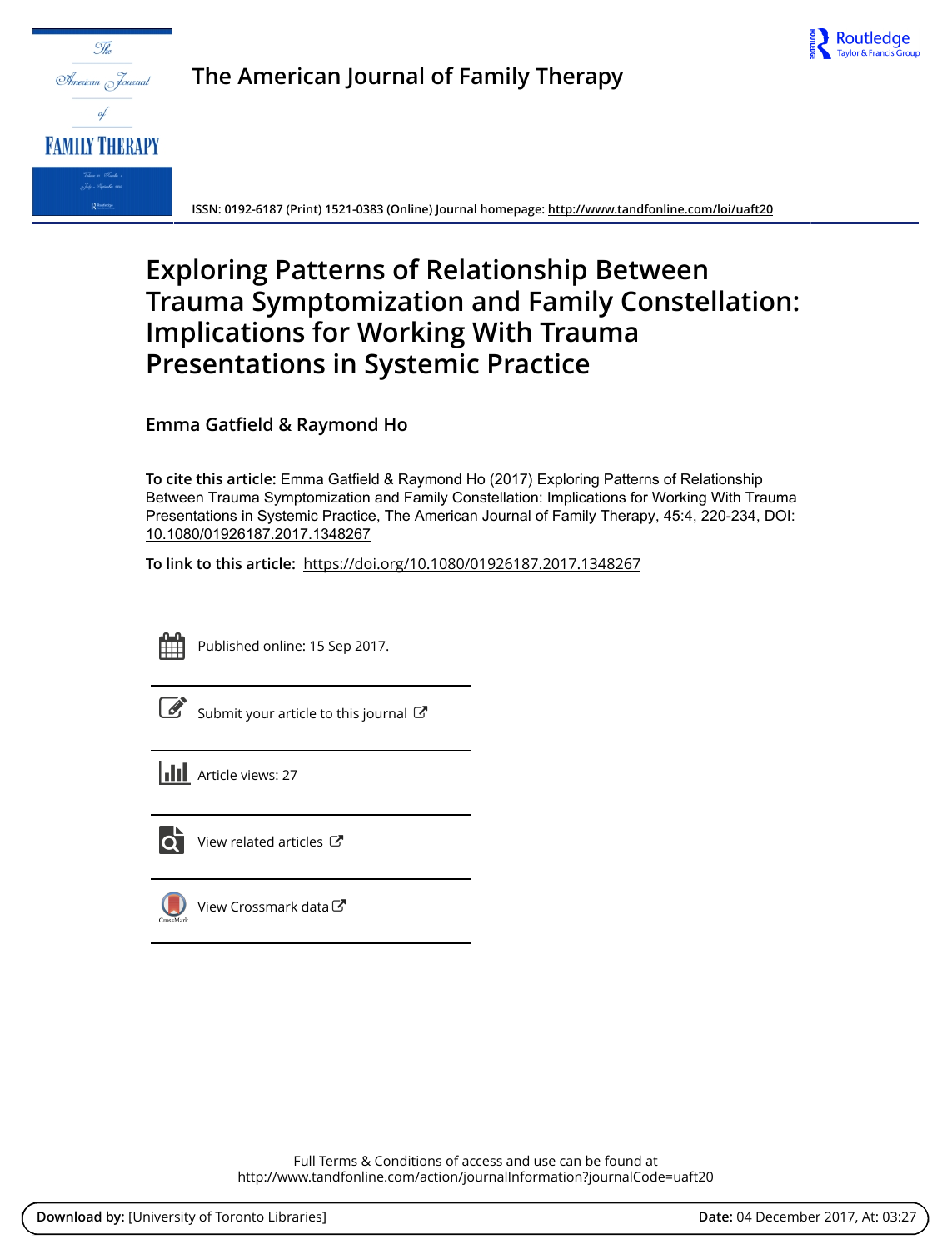

Check for updates

# Exploring Patterns of Relationship Between Trauma Symptomization and Family Constellation: Implications for Working With Trauma Presentations in Systemic Practice

Emm[a](#page-1-0) Gatfield<sup>a</sup> and Raymond Ho<sup>[b](#page-1-0)</sup>

<span id="page-1-0"></span><sup>a</sup>Mercy Community Services, Brisbane, Australia; <sup>b</sup>Metro South Addictions and Mental Health, Logan City, Australia

#### **ABSTRACT**

This paper presents findings from research investigating trauma symptomization in children with prior trauma experiences from intact families ( $n = 32$ ) compared with those from non-intact families ( $n = 32$ ). Using a mixed method approach, a file audit of an Australian child/youth mental health service database was undertaken. Statistical analysis identified a significant relationship ( $p = < 0.05$ ) of high numbers of trauma symptoms (NTS) for children from non-intact families, and low NTS for children from intact families. This finding indicates that children from intact families manage trauma better in terms of reduced symptomization. Other key patterns of relationship were identified and implications for systemic practice explored.

# Introduction

Experiences of trauma for children not only cause distress to affected individuals but create ongoing complications that are associated with a family's capacity to achieve reasonable functionality (Briere & Lanktree, [2012;](#page-13-0) National Child Traumatic Stress Network, [2014\)](#page-14-0). Traumatized children often struggle emotionally with the affects of trauma leading to long-term and complex mental health disorders that burden families and communities, social welfare and health systems (Davis, Martin, Kosky, & O'Hanlon, [2000\)](#page-13-1). This paper reports on a mixed method investigation, which explored family constellation factors that impact on children's experiences and symptomization following trauma experiences. The investigation sought to identify factors that correlate with lower symptomization in order to guide systemic practice for families with trauma presentations and, in the long term, promote better mental health outcomes and optimize service delivery to this population.

This investigation sought to answer two questions: Research question A, which is, do intact families, where biological parents and their biological under 16-year-old

CONTACT Emma Gatfield  $\Omega$  emmajgatfi[eld@gmail.com](mailto:emmajgatfield@gmail.com)  $\Omega$  Mercy Community Services, 188 Yarrabee Road, The Gap, Brisbane, QLD 4061, Australia.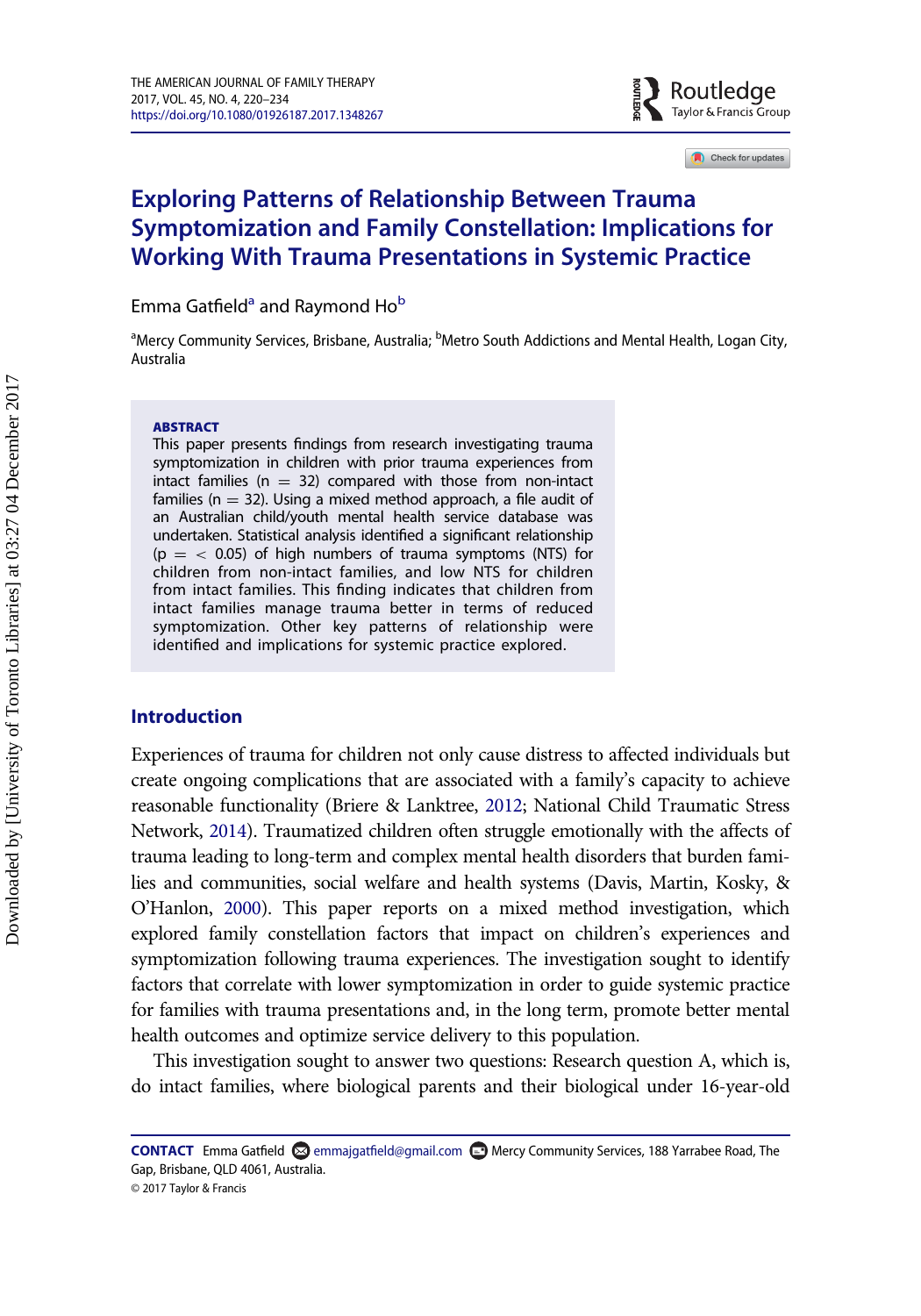children live together, exhibit different levels of trauma symptomization than children and youth from families that are non-intact? and, Research question B, which is, what implications can be drawn from the findings of the first research question for the best practice of family therapy that addresses trauma?

### Background

Trauma has profound impacts on the brain development of children (Cook et al., [2005;](#page-13-2) Spates, Samaraweera, Plaisier, Souza, & Otsui, [2007\)](#page-14-1). Heavily traumatized individuals normally experience automatically generated defensive operations that involve a complex cascade of brain and body system recruitments (Briere & Lanktree, [2012](#page-13-0); Spates et al., [2007](#page-14-1); Stein & Kendall, [2004\)](#page-14-2). These present in a unique configuration of three hyperarousal, avoidance and numbing, and re-experiencing symptoms (Blake et al., [1995](#page-13-3); Bryant, Moulds, & Guthrie, [2000;](#page-13-4) Tarren-Sweeney, [2013](#page-14-3)). These responses create a range of functioning issues for traumatized individuals that vary from minimal to pervasive (Abbassi & Aslinia, [2010;](#page-12-0) Berson & Baggerly, [2009](#page-13-5); Briere & Lanktree, [2012](#page-13-0); Cook et al., [2005;](#page-13-2) Hanney & Kozlowska, [2002](#page-13-6); Spates et al., [2007](#page-14-1); Stein & Kendall, [2004](#page-14-2)). From a family therapy perspective which is fundamentally non-pathologizing, individuals may be seen as exhibiting symptomatic behavior that is functionally responsive to the underlying structures, rules or stories held within their social systems. It views trauma as a unique set of interactive coping symptomizations responsive to individual contexts that may have long term developmental health impacts (MacKinnon, [2012\)](#page-14-4).

McDermott ([2011\)](#page-14-5) indicates that early trauma events precipitate abnormal development by interrupting developmental continuity, leading to functional impairment that engenders more pervasive impairment across the lifespan. Trauma emerging in infancy or childhood is considered significant in shaping the architecture of the brain, and in influencing the onset of mental illness later in life (Arseneault et al., [2011](#page-13-7); Powell, Cooper, Hoffman, & Marvin, [2014](#page-14-6)). Traumatic stress precipitates a chemical imbalance in children which manifests in dysfunctions of learning, memory, behavior and emotions, and may ultimately lead to negative alterations in personality development (Spates et al., [2007](#page-14-1)).

Family therapy conceptualizations mirror general trauma theory in understanding trauma experiences as having a profound impact on the developmental and mental health trajectories of young people (Hanney & Kozlowska, [2002](#page-13-6); James & MacKinnon, [2012\)](#page-14-7). However, systemic approaches also position the family centrally in supporting affected family members and in helping them address trauma and resolve its symptoms. While families may sometimes be the cause of trauma for children they are also seen as having the capacity to support traumatized members and bring healing (Diamond, Levy, & Diamond, [2014](#page-13-8); James & MacKinnon, [2012](#page-14-7)). According to Cook et al.'s [\(2005](#page-13-2)) analysis, the response of a child's support system is perhaps the most important factor in determining their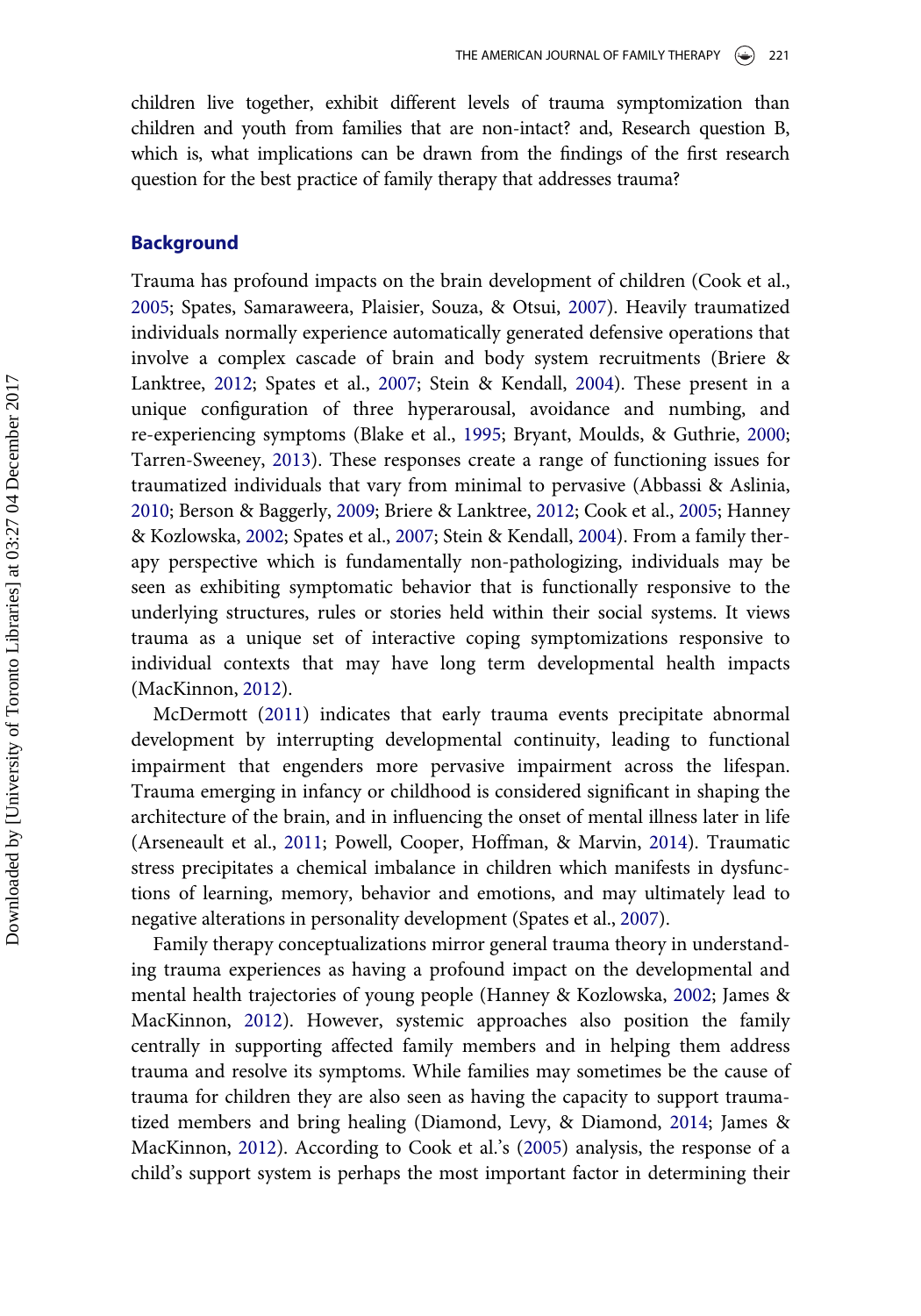long-term mental health outcomes. However, it is suggested that this may be significantly disrupted if parents separate and psychologically distant parent-child relationships develop (Taanila, Laitinen, Moilanen, & Jarvelin, [2002\)](#page-14-8).

Research relating to family structure and trauma suggests a significant association between post-separation family structure, particularly in relation to quality of co-parenting relationship, and mental and physical health and behavior issues (Abelsohn & Saayman, [1991](#page-13-9); Hardesty et al., [2012](#page-13-10)). Children with divorced or separated parents are found to score lower on emotional, behavioral, social, health, and academic outcomes, exhibiting twice the level of difficulty in adjustment and socialization compared with those from married or intact families (Amato, [2010;](#page-13-11) Kelly, [2006](#page-14-9)). Constellation shifts in the first five years (Irving, Benjamin, & Troche, [1984;](#page-13-12) Ryan, Markowitz, & Claessens, [2015](#page-14-10)) and loss of broader supportive family systems through family separation (Ahrons, [2006\)](#page-13-13) are found to impact on children's adjustment, development, and psychosocial outcomes, while high-quality parenting facilitates adaptive coping and trauma recovery (Cook et al., [2005;](#page-13-2) Velez, Wolchik, Tein, & Sandler, [2011](#page-14-11)).

Age of children, quality of parenting and economic factors are identified as relevant to the adjustment of younger family members, however, little is yet understood about the impact of other family constellation-related factors on children and young people's trauma symptomization. The investigation examined in this paper sought to identify, for children who show evidence of trauma symptoms, the patterns of relationship between factors associated with family constellation and therapeutic intervention, and to make recommendations for best family therapy practice based on these.

# Method

In order to investigate phenomena associated with the first research question, a mixed methods approach was used to conduct a file audit investigation and analysis. To elicit data of interest a client file audit was conducted at an Australian Child and Youth Mental Health Service (CYMHS). CYMHS is a state government funded acute care mental health service which uses a multidisciplinary approach to provide mental health care services to children and youth who are self-referred or referred through primary services including hospitals, general practitioners, and school guidance officers. Through the use of the CYMHS client file data base, Consumer Integrated Mental Health Applications (CIMHA), phenomena of interest were explored, including: client-identified gender and age grouping; family constellation (intact or non-intact); number of biologically related under 16-year-old children living in client's family home/s; number of biological-related under 16-year-old children living out of client's family home/s; prior or current parental or immediate family mental illness; number of family constellation changes over client's lifetime; age of client at time of first family separation; types of intervention utilized (therapeutic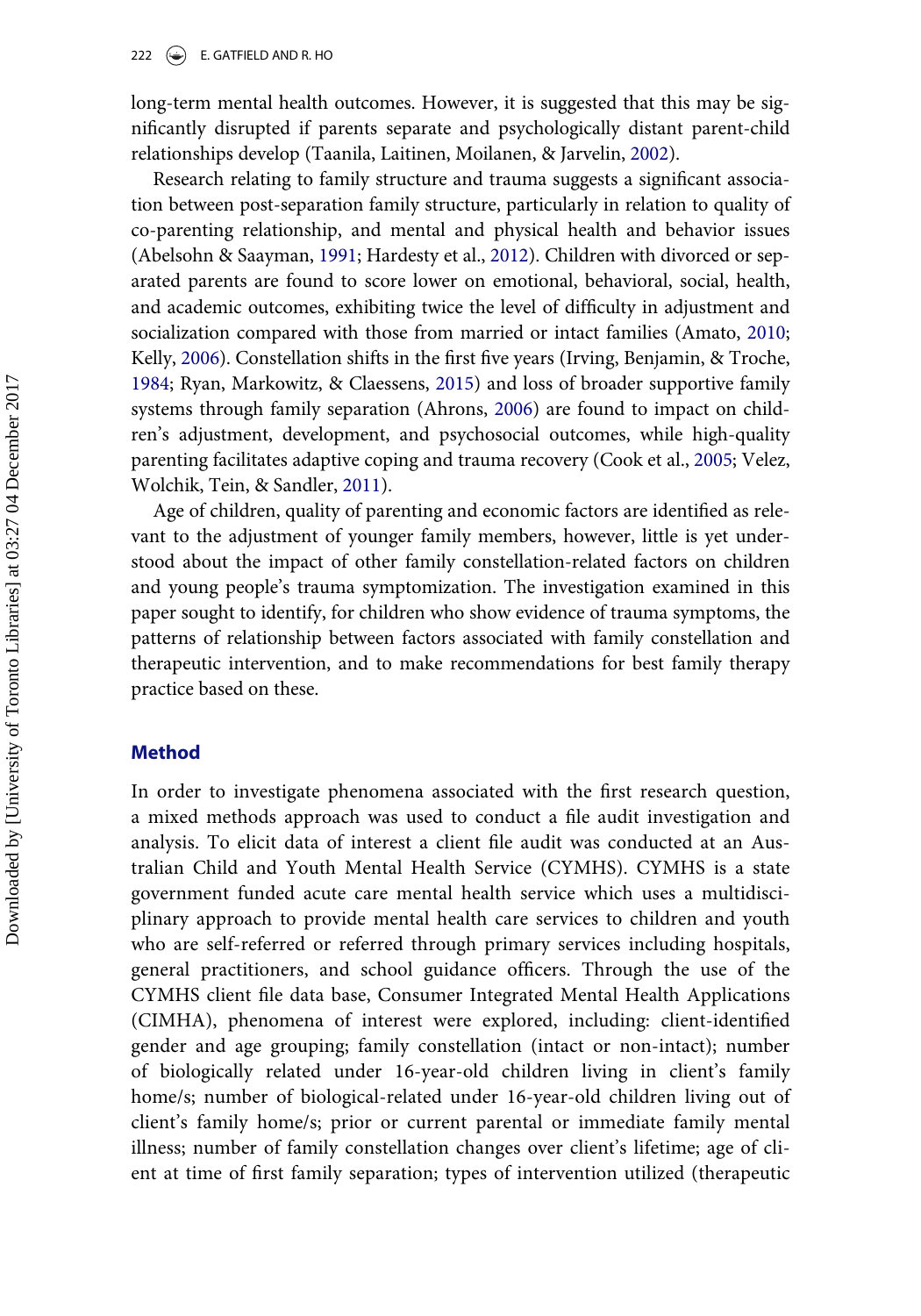or other); numerical Child's Global Assessment Scale ratings; client's International Client Diagnosis Manual 10 (ICDM10) diagnoses; and trauma symptom rating (using an exploratory measure). These factors were examined using quantitative methods to elicit differences between cohorts. The number of trauma symptoms (NTS) were estimated using an adapted exploratory measure derived from categories of empirical trauma measures. An exploratory symptom measure was developed for the purpose of identifying NTS identifiable in clients' case file notes. Categories from empirically validated trauma scales were used to develop a 17-item exploratory symptom measure. Empirical measure categories focused on three key dimensions of trauma symptomization: hyperarousal, avoidance and numbing, and re-experiencing. These were drawn from the Acute Stress Disorder Scale (Bryant et al., [2000\)](#page-13-4), Clinician-Administered PTSD Scale for DSM IV (Blake et al., [1995](#page-13-3)), Assessment Checklist for Children, and Assessment Checklist for Adolescents (Tarren-Sweeney, [2013](#page-14-3)). Qualitative evidence from client files was identified, which related to the three trauma symptom categories and the NTS identified was converted to a raw numeric score (out of 17). To verify the utility of the measure and the reliability of qualitative data collection, an expert panel was formed, incorporating the principal researcher, a senior psychologist, a senior social worker and a psychiatrist who have extensive experience with child and youth trauma.

File audit sampling procedures were applied, converging CYMHS client data from Logan City regions given the prevalence of vulnerable families located in these areas (Australian Bureau of Statistics, [2012](#page-13-14)). Exclusion criteria were: clients identified as having a diagnosed intellectual disability; clients who have had no trauma experiences; and clients living in foster care placements. The number of client files included was 64. Clients were matched across two cohorts: children from intact families (where under 16 year old children lived with their biological parents) ( $n = 32$ ); and those from nonintact families ( $n = 32$ ). Within-group clusters were matched across four age/ developmental stage groupings and randomized within clusters (Adler & Clark, [2011](#page-13-15)), including: 3–5 years (early childhood), 6–11 years (middle childhood), 12-14 years (pubescence), and 15-18 years (adolescence) (McGoldrick, Carter, & Garcia-Preto, [2013\)](#page-14-12). Age/developmental stage clusters and gender were matched in client number across cohorts ( $n = 4$ ).

Data relating to the two cohorts was analyzed for identifiable patterns. Findings were coded and analyzed using SPSS 22.0 (2013), through a cross comparison of data sets using nonparametric testing techniques. Descriptive statistics were reported with between-group differences assessed using Fisher's exact test.

In order to address the second research question, findings from the file audit component were explored and implications for family therapy practice presented. These were examined against contemporary literature focusing on best family therapy practice where trauma is a presenting concern.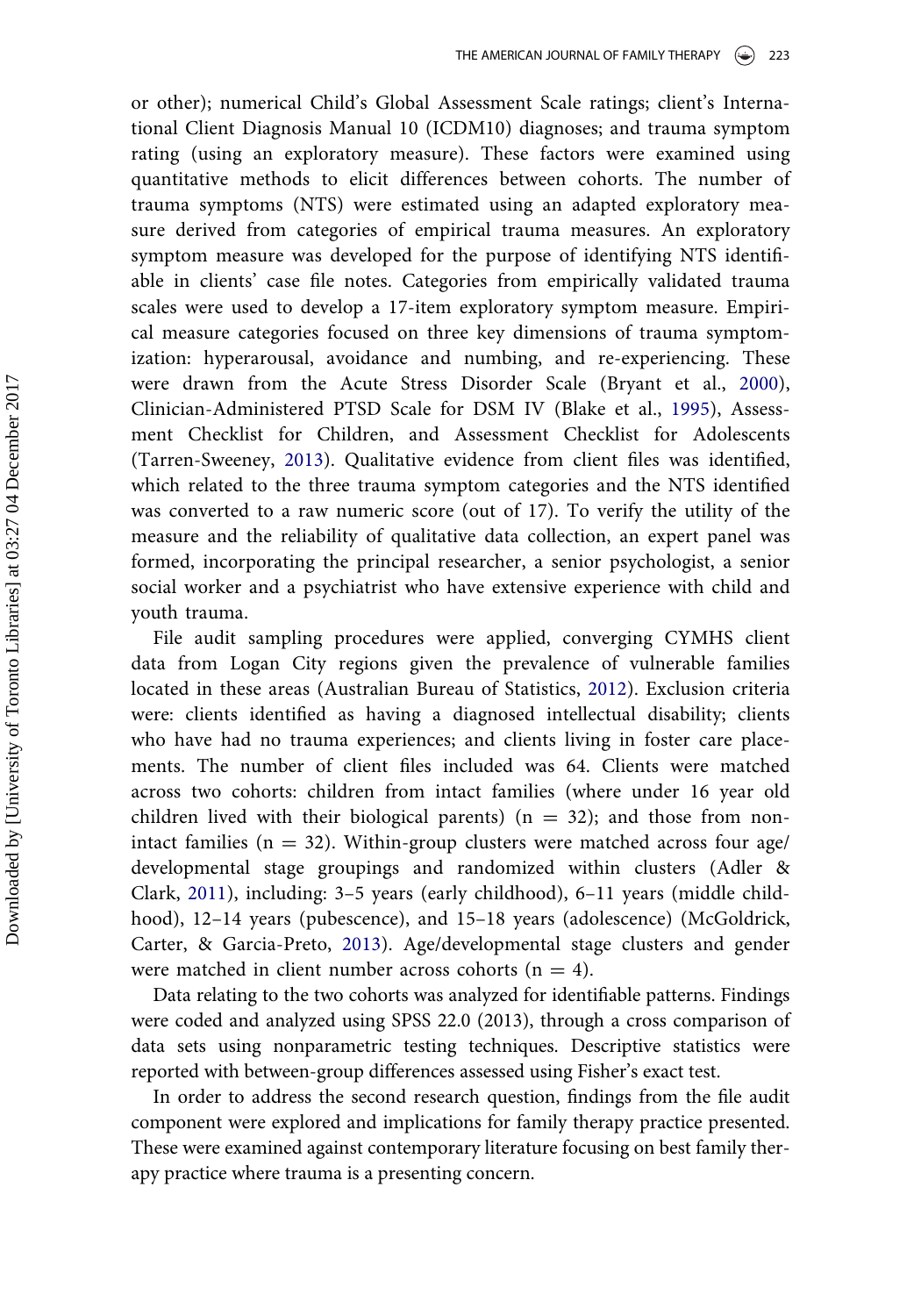# **Results**

Quantitative results from the study using nonparametric testing yielded one significant finding and a number of patterns of interest. Fisher's exact tests were conducted on a range of variable combinations to determine patterns of relationship between family constellation and other phenomena of interest including: NTS identified; number of children living in client's family home/s; number of children living out of client's family home/s; immediate or extended family mental illness history; number of family constellation changes over clients' lifetime; age of clients at time of first family separation; and, number of therapeutic sessions clients engaged in.

[Table 1](#page-5-0) shows findings from Fisher's exact test which indicates differences between NTS for intact and non-intact family constellations, indicating a distinct difference between the two variables with a significance level of  $p = 0.05$  (df = 1,  $n = 64$ ). It was found that 88% of children from intact families had a NTS between 4 and 10, and 12% had a NTS between 11 and 15. This contrasted to the non-intact family group where 68% of the cohort had a NTS between 4 and 10 and 32% had a NTS between 11 and 15.

[Table 2](#page-6-0) provides a crosstabulation summary indicating a pattern of relationship between variables, NTS and the number of therapeutic sessions. Results indicated that children with a larger NTS had more therapeutic sessions than children with a smaller NTS, although it failed to reach a level of significance using Fisher's exact test. Further, 53% of clients from intact families were found to have had 0–6 therapeutic sessions with 47% having 7 or more sessions. This contrasts with children from non-intact families where 28% of the cohort were found to have 0–6 therapeutic sessions, with 72% of clients having 7 or more sessions.

Other patterns of relationship between variables were indicated by Fisher's exact test and crosstabulation but did not reach levels of significance. The three findings that warrant attention are presented below.

[Table 3](#page-6-1) summarizes the relationships for non-intact families between NTS and age of clients when their parents separated. It indicates that when children were between 0 and 5 years at the time of parental separation, 59% of children had a NTS between 11 and 15, compared to 41% who were identified as having 4–10 trauma symptoms. However, this difference is less significant than for clients whose parents separated when they were 6–18 years, where NTS is between 4 and 10 in 10% of cases and between 11 and 15 in 90% of cases.

<span id="page-5-0"></span>

| Table 1. Relationship between number of trauma symptoms for intact and non-intact families. |  |
|---------------------------------------------------------------------------------------------|--|
|---------------------------------------------------------------------------------------------|--|

|                        |           | Family constellation |            |       |
|------------------------|-----------|----------------------|------------|-------|
|                        |           | Intact               | Non-intact | Total |
| No. of trauma symptoms | $4 - 10$  | 28                   | 10         | 38    |
|                        | $11 - 15$ | 4                    | 22         | 26    |
|                        | Total     | 32                   | 32         | 64    |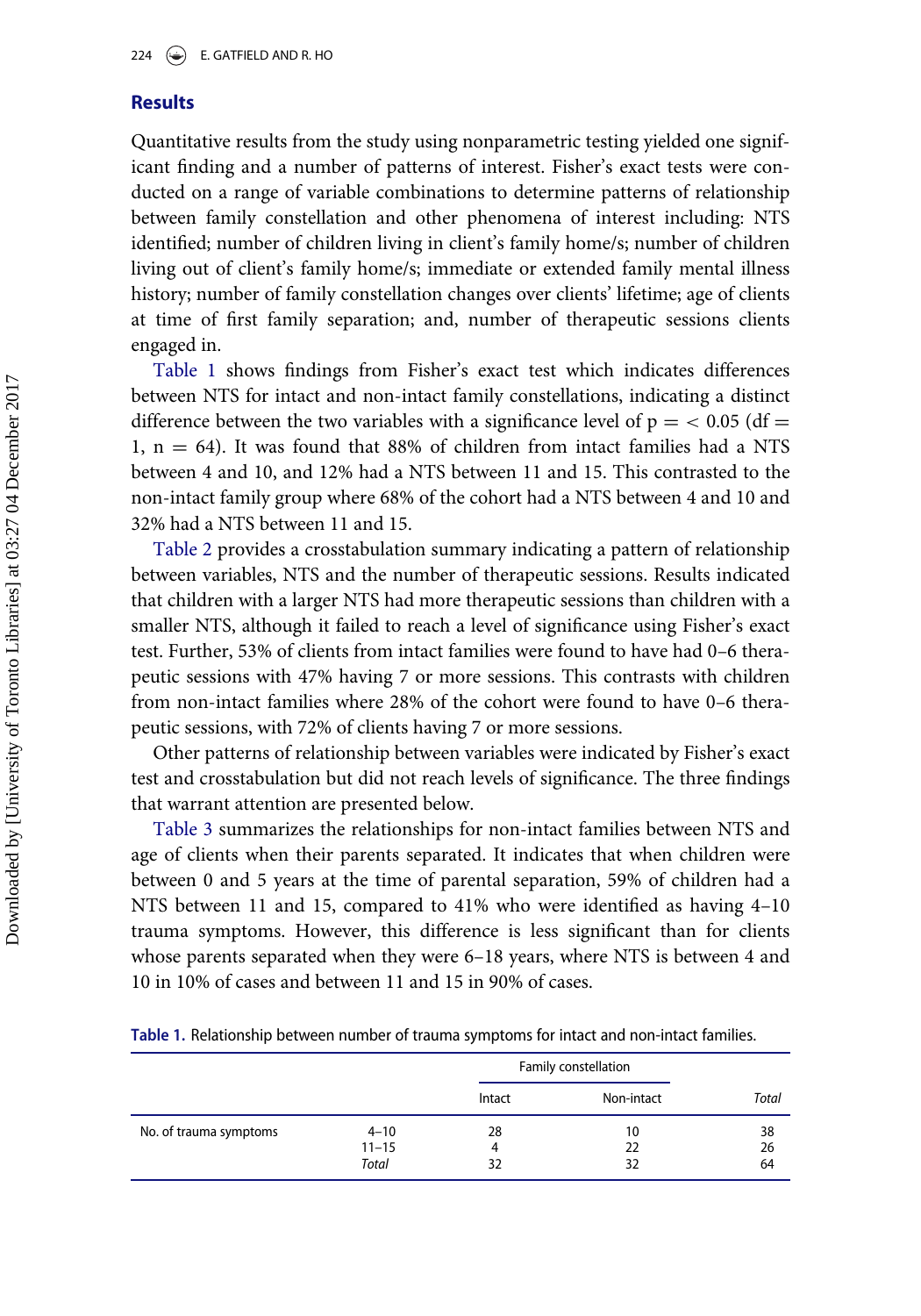<span id="page-6-0"></span>

|                        |           | Number of therapeutic sessions |                       |       |
|------------------------|-----------|--------------------------------|-----------------------|-------|
|                        |           | 0-6 sessions                   | $=$ or $>$ 7 sessions | Total |
| No. of trauma symptoms | $4 - 10$  | 19                             | 19                    | 38    |
|                        | $11 - 15$ |                                | 19                    | 26    |
|                        | Total     | 26                             | 38                    | 64    |

|  |  | Table 2. Relationship between number of trauma symptoms and number of therapeutic sessions. |
|--|--|---------------------------------------------------------------------------------------------|
|  |  |                                                                                             |

<span id="page-6-1"></span>Table 3. Relationship between number of trauma symptoms and age of client at the time of first parental separation (non-intact families only).

|                        |           | Age of client at parental separation |            |       |
|------------------------|-----------|--------------------------------------|------------|-------|
|                        |           | $0-5$ years                          | 6-18 years | Total |
| No. of trauma symptoms | $4 - 10$  |                                      |            | 10    |
|                        | $11 - 15$ | 13                                   |            | 22    |
|                        | Total     | 22                                   | 10         | 32    |

[Table 4](#page-6-2) depicts crosstabulation between NTS and number of children living at home and number of children not living at home. It indicates that NTS was varied between intact and non-intact families on this dimension. For children from intact families, where  $n = 1-2$  or 3 and more of children are living at home, NTS ratings were between 4 and 10 in 85–88% of cases. For children from non-intact families, where  $n = 1-2$  or 3 and more of children are living at home, NTS ratings are between 11 and 15 in 65–78% of cases. Eight percent of the non-intact family cohort has 1 or 2 children not living at home, of whom 80% exhibit a NTS between 11 and 15.

[Table 5](#page-6-3) depicts the relationship between NTS exhibited by clients and family members of clients who have a mental illness. Fifty-two percent of clients whose

<span id="page-6-2"></span>Table 4. Relationship between number of trauma symptoms and number of children living at home/number of children not living at home for intact and non-intact families.

|                 |           |         | No. of children living at home |         |                     | No. of children<br>not at home |
|-----------------|-----------|---------|--------------------------------|---------|---------------------|--------------------------------|
|                 |           |         | Intact families                |         | Non-intact families | Non-intact families            |
| No. of children |           | $1 - 2$ | $=$ or $>$ 3                   | $1 - 2$ | $=$ or $>$ 3        | $1 - 2$                        |
| No. of trauma   | $4 - 10$  | 17      | 11                             | 8       |                     |                                |
| symptoms        | $11 - 15$ |         |                                | 15      |                     | 4                              |
|                 | Total     | 19      | 13                             | 23      | q                   | 5                              |

<span id="page-6-3"></span>

|  | Table 5. Relationship between number of trauma symptoms and family member/s mentally ill. |  |  |  |
|--|-------------------------------------------------------------------------------------------|--|--|--|
|--|-------------------------------------------------------------------------------------------|--|--|--|

|                        |                       | Family member/s with a mental illness   |                               |                                       |          |
|------------------------|-----------------------|-----------------------------------------|-------------------------------|---------------------------------------|----------|
|                        |                       | Paternal or maternal<br>extended family | Nuclear (immediate)<br>family | Nuclear family and<br>extended family | Total    |
| No. trauma<br>symptoms | $4 - 10$<br>$11 - 15$ | 4                                       | 15<br>15                      | 13<br>4                               | 35<br>23 |
|                        | Total                 |                                         | 30                            |                                       | 58       |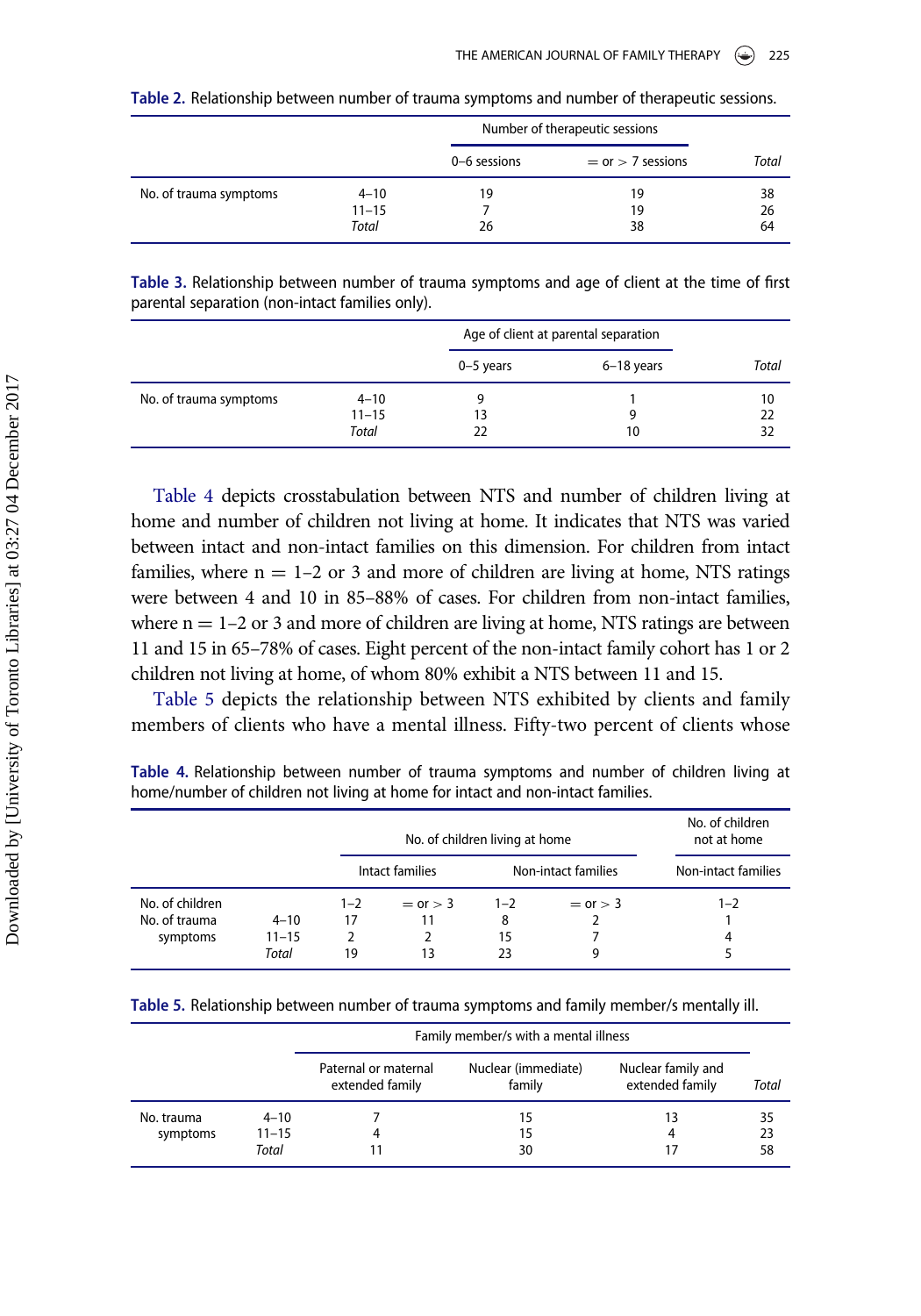#### 226  $\left(\bigstar\right)$  E. GATFIELD AND R. HO

case notes reported a within-family mental illness, had one or more mentally ill immediate family members. Within this group, 50% had a NTS rating of 4–10 and the remaining 50% had a rating of 11–15. Twenty-nine percent of clients whose case notes reported a within-family mental illness, identified both immediate family members with a mental illness and a maternal or paternal family history of mental illness. Seventy-six percent of those reported a NTS rating of 4–10, and 19% reported a NTS rating of 11–15. For the smallest number of clients, comprising 19% of those whose case notes reported a within-family mental illness, only a maternal or paternal family history of mental illness was identified. Of these, 64% had NTS ratings between 4 and 10, and 36% had NTS ratings between 11 and 15.

For the quantitative component of the study a number of key implications for systemic practice are identified. The first implication for therapeutic practice is that, since children whose parents and siblings remain together manage trauma experiences better, intact families should be supported to remain intact where appropriate to retain the inherent protective qualities this status affords. A corollary finding to this is that separating parents should be supported in a mediated process to negotiate low-conflict divorce with maximal shared parental involvement with children, and facilitated access to nuanced nurture imparted from biological parents. A third significant implication for practice is that early intensive support for whole families should be offered where a nuclear family exhibits mental illness to arrest the development of further familial mental health issues. Efficacious systemic approaches for trauma presentations that comply with these guidelines are explored in the following section.

# **Discussion**

In answering the investigation's first research question, the findings of the study indicate that children from intact families exhibit a significantly lower NTS than children from families that are non-intact. This finding may be limited to similar populations where there is existing evidence of exposure to traumatagenic experiences and where clients comprise a similar lower SES grouping, placing them at a higher risk of developing mental health concerns as adults (Australian Bureau of Statistics, [2014\)](#page-13-16). More importantly, in the debate regarding outcomes for youth and children whose parents separate, this finding lends support for the argument that children whose parents stay together are less symptomatizing. This may be due to more effective management of trauma experiences, or greater inherent resilience to the impacts of trauma, or possible other unspecified factors warranting investigation.

This initial finding is supported by the corollary finding, though not statistically significant, that regardless of their age at the time of separation, children whose parents separate exhibit a higher NTS. This supports research by Amato ([2010\)](#page-13-11) and Kelly ([2006\)](#page-14-9) which indicate that children who have divorced or separated parents score lower on emotional, behavioral, social, health, and academic outcomes. A further findings from this study is that children whose parents separated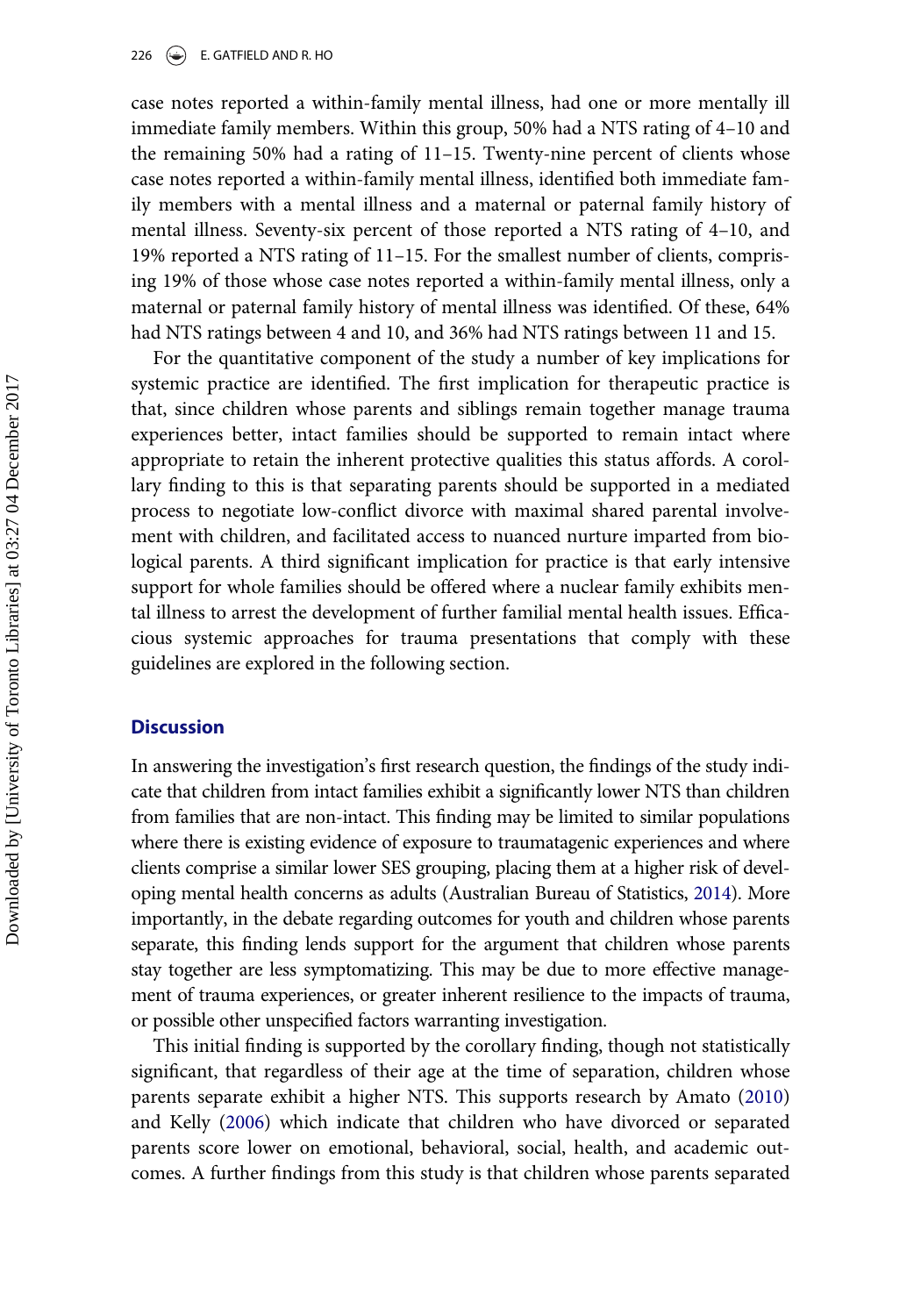when they were between ages of 6 and 17 exhibited a higher NTS than children aged between 0 and 5 at the time of parental separation. This challenges the dominant perspective expressed in current literature that parental separation influences children's adjustment most when it occurs during the first five years of a child's life (Ryan et al., [2015](#page-14-10)), however, the limited sample size of the study may have skewed findings in this part of the investigation.

A comparison of NTS for children living at home (biologically related and under 16 years) with NTS for children living away from home, yielded a finding that trauma symptoms are lower for children whose siblings remain at home. However, this is seen as more accurately reflecting the general trend of difference in this study between intact and non-intact families rather than suggesting a separate relationship between these variables. The finding that children from nonintact families who had siblings not living at home exhibited a higher NTS may indicate a relationship between trauma symptomization and the absence of protective family members. This assertion is spurious given the small representative number of this group ( $n = 5$ ) but may warrant further investigation to create a clearer understanding of family protective factors and trauma resilience.

The investigation identified a high percentage of clients (50%) with a high NTS (11–15 symptoms) from families where other nuclear family members had a mental illness. While this group had equal numbers (50%) exhibiting a low NTS (4–10 symptoms), the finding of interest is a pattern of relationship between a high NTS and nuclear family members experiencing a mental illness. This may be seen as supporting findings in the literature that when families experience major stresses, there is an increased likelihood of mental health issues emerging in individuals. Such stressors are suggested in the literature to include parent marital status, marital conflict, family size, poor parenting skills, parental psychopathology, alcoholism or drug use, exposure to negative family events including bereavement, family separation, trauma and family illness; importantly, children who are burdened by existing traumatization are especially vulnerable to retraumatization (Ahrons, [2006;](#page-13-13) Berson & Baggerly, [2009;](#page-13-5) Spence, [2000](#page-14-13)).

In terms of therapeutic sessions conducted with clients, though therapy may have been ongoing for some, there was a clear pattern of difference between the number of sessions for clients from intact families compared with the number of sessions for clients from non-intact families. The cutoff of 6 sessions was used, reflecting Australian government policy for the number of funded therapy sessions under current mental health care plans (Australian Government Department of Health & Ageing, [2012\)](#page-13-17). While 54% of clients from intact families had 6 or fewer therapeutic sessions, 72% of clients from non-intact families had 7 or more therapeutic sessions. The need for ongoing or extensive therapy for clients who have experiences of trauma may be rationalized in a range of ways. However, this finding can be seen as supporting current literature which highlights that children with divorced or separated parents exhibit twice the level of difficulty in adjustment and socialization when compared to those from married or intact families (Amato, [2010;](#page-13-11) Kelly, [2006](#page-14-9)).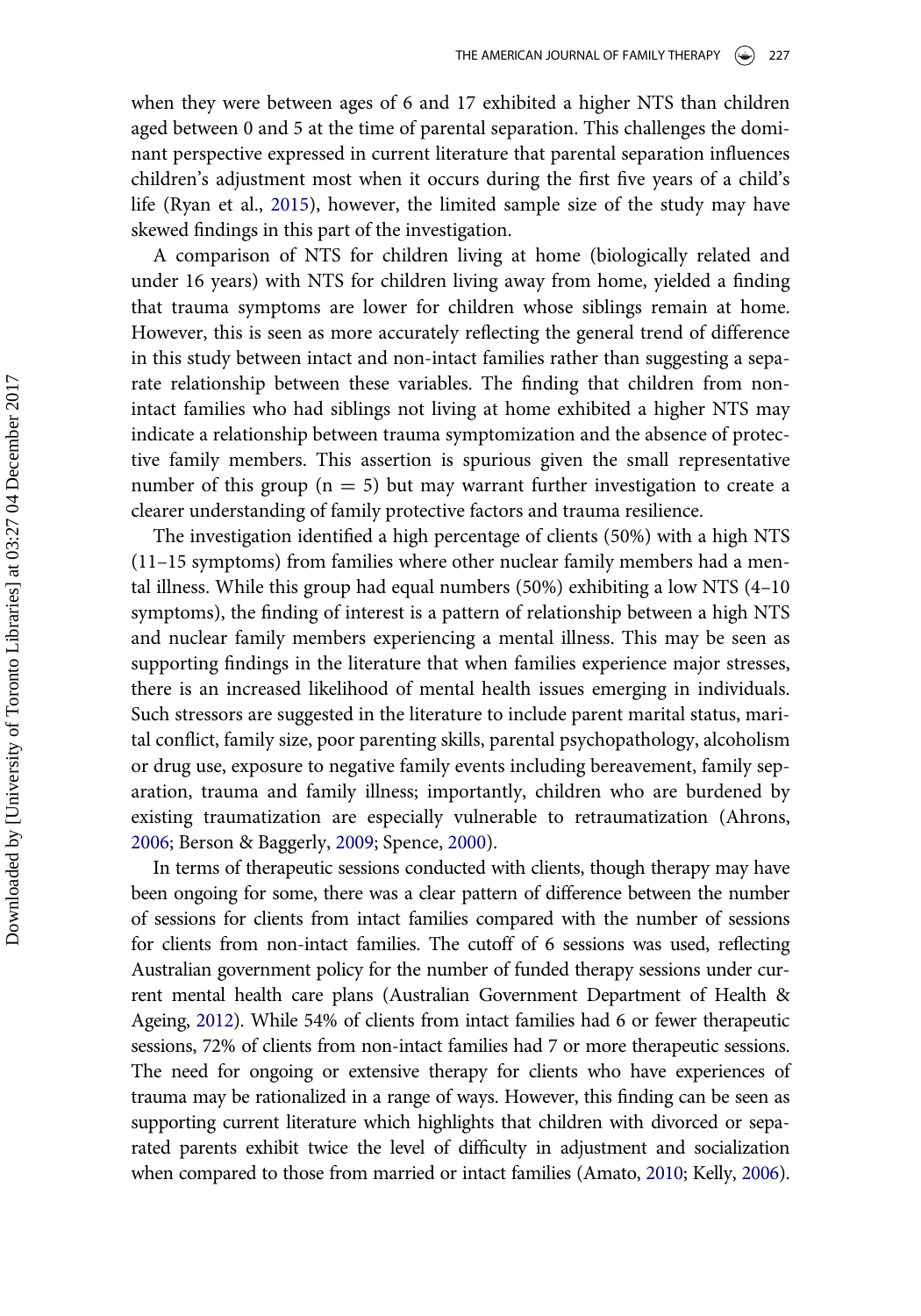# Implications of findings for systemic practice: Family constellation and best practice for systemic therapy where trauma is a presenting feature

In answering the second research question, a range of implications can be drawn from the investigation findings for the best practice of family therapy that addresses trauma. Study findings indicate that children with experiences of trauma who are from intact families exhibit lower NTS, thus family therapy practices supporting intact family structures where children have experienced trauma are considered important. In addition, family therapy approaches that facilitate healthier divorce and separation processes as a culturally unscheduled event are also considered highly relevant, mostly in terms of preventing further vicarious trauma (Ahrons & Rodgers, [1987\)](#page-13-18). While intact families may circumvent a range of difficult transition points that family separation and divorce presents, positive interactions between family members can support and nurture positive relationships and health outcomes for all family constellations (Ahrons, [2013;](#page-13-19) Davis et al., [2000\)](#page-13-1).

The decision for parents to end their relationship is generally more difficult and prolonged than their decision to partner (Ahrons, [2013\)](#page-13-19). Therefore, there may be many points of support or intervention where family therapists can work to reaffirm the continuation of a parents' relationship if the couple is willing to seek therapy. However, this raises ethical concerns in relation to the role of the therapist and their fidelity to clients' agendas. Perhaps the most ethical place to reaffirm intact families is in couples work, where family therapists support couples in their journey either towards healing and strengthening or towards constructively dissolving their relationship. In helping couples resolve interactional issues and impasses, systemic therapists may support families to remain unified (Scheinkman & Fishbane, [2004\)](#page-14-14). Ongoing domestic violence and abuse constitute an untenable context for supporting family unification therapeutically. However, where relationships may be supported into more healthy function, therapeutic processes may promote couple and family strength and cohesion which supports implications from findings of this study.

While the study identified that intact families support reduced symptomization in traumatized children, the importance of family therapists providing mediation between couples who are separating or divorcing cannot be understated (Amato, [2010;](#page-13-11) Kelly, [2006](#page-14-9)). Parents in conflictual co-parenting arrangements are at high risk of being emotionally disengaged from their children and unable to focus on their needs (Kelly, [2006\)](#page-14-9). Not only is ongoing parental conflict a further source of stress for already traumatized children, trauma is a well-documented by-product of highly conflictual separations (van Lawick & Visser, [2015\)](#page-14-15). In terms of family mediation, of relevance to this study are reflexive interventions that promote a climate conducive to mutual decision-making, supporting families who are separating by facilitating ongoing helpful collaboration in family matters (Kressel & Deutsch, [1977](#page-14-16)). Interventions that support parental collaboration for separating families may reduce conflict where family separation is unavoidable. In so doing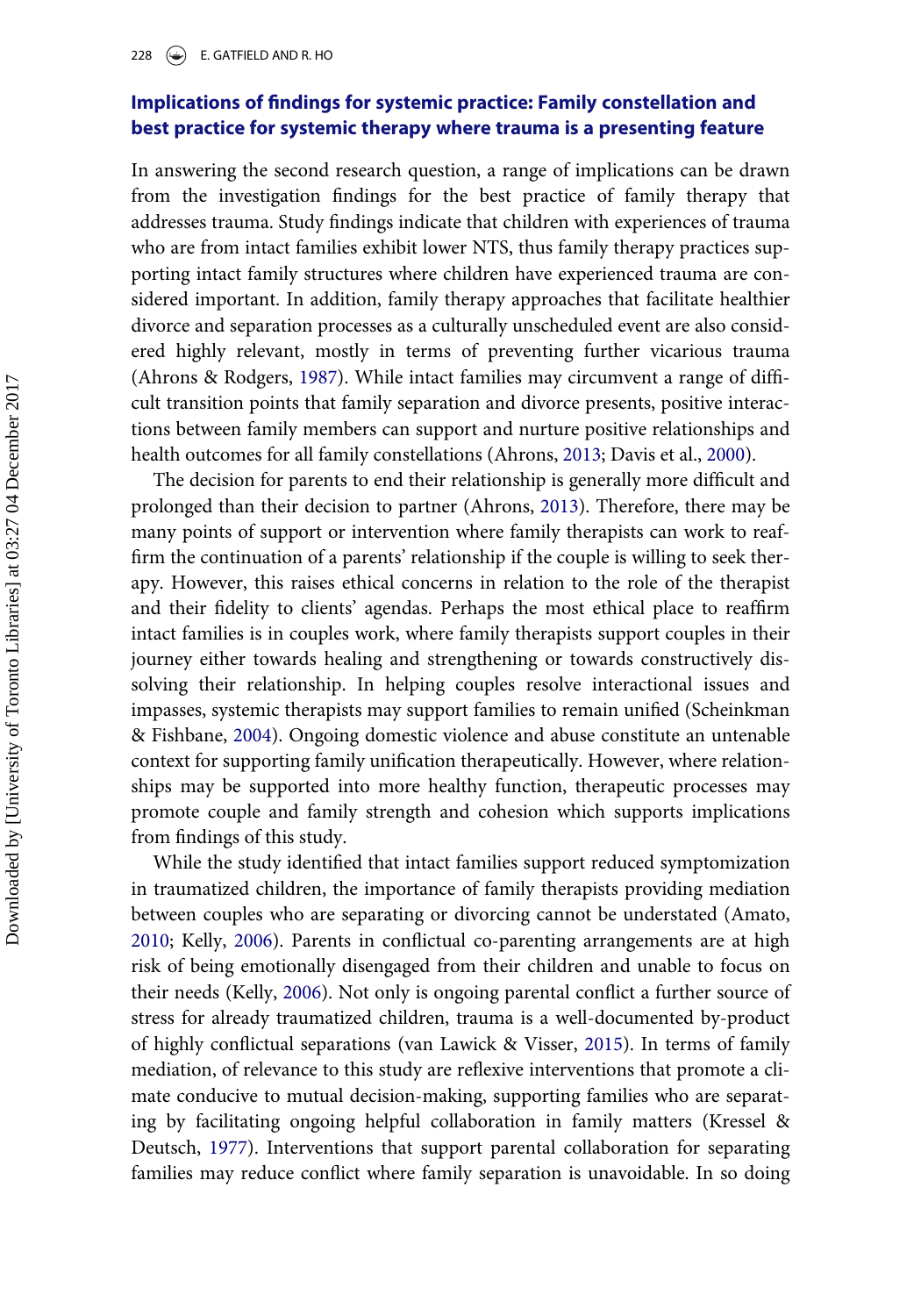they may preserving some of the qualities that intact families retain which assist them in maintaining low symptomization for traumatized children.

Attachment theory-based systemic approaches are considered salient trauma therapy practice, which complies with implications for findings of this study, particularly where trauma is relational. They support family system functioning through reinforcing vulnerable parent-child relationships with ripple-effect gains across whole families. Holding the child's primary attachment system as central to healthy child development and healing of trauma, these approaches confirm an ecological perspective of individuals as formed through interpersonal processes (Cook et al., [2005;](#page-13-2) McGoldrick et al., [2013](#page-14-12)). Cogent approaches nurture positive intra-familial interactions and strengthen family bonds, therein assisting vulnerable families to function more constructively and reduce relational disruption (Diamond et al., [2014](#page-13-8); Jernberg & Booth, [2001;](#page-14-17) Lacher, Nichols, & May, [2005\)](#page-14-18).

A range of narrative and dialogical approaches to trauma management and resolution are also considered compatible with study findings in supporting families to externalize trauma and promote family cohesion. Locating alternative storylines is described as offering hope against the despair of pervasive trauma stories (White, [1995\)](#page-15-0), providing an "alternative territory of identity" from which to express trauma experiences, and preventing re-traumatization (Penn, [2001](#page-14-19); White, [2005,](#page-15-1) p. 20; Yuen, [2007](#page-15-2)). A range of these approaches incorporate a trauma lens into therapeutic work, welcoming the whole family into therapy and connecting individually and vicariously traumatized family members (James & MacKinnon, [2012\)](#page-14-7). While differing from attachment theory-based approaches in their theoretical focus, narrative and dialogical approaches, similarly, empower families to take ownership over their internal processes. Through identifying preferred and hopeful narratives and supporting parent-child relational constructs, these two approaches promote constructive and cohesive family function, which supports the preservation of families' intact status, in line with implications from the study's findings.

Further findings of the quantitative component of this study indicate that having an immediate family member with a mental illness increases a child's risk of exhibiting a high number of trauma symptoms. This supports contemporary research, which identifies parental mental illness as a significant risk factor for children across a range of social, emotional and health outcomes (COPMI, [2015\)](#page-13-20). Family Therapy approaches, which are essentially non-pathologizing, focus on supporting family function rather than identifying illness. However, the study finding that other family members experiencing a mental illness predicts children having stronger trauma symptomization has implications for best practice. It supports the notion that, where one family member is experiencing trauma-related concerns, providing support for the whole family system, especially where mental health concerns are apparent, is likely to optimize outcomes for all and reduce the overall burden of trauma and mental illness on families. Salient approaches facilitate early intervention where dysfunctional patterns are emerging, highlighting strengths and promoting unique family-embedded factors of resilience (Ungar, [2013\)](#page-14-20).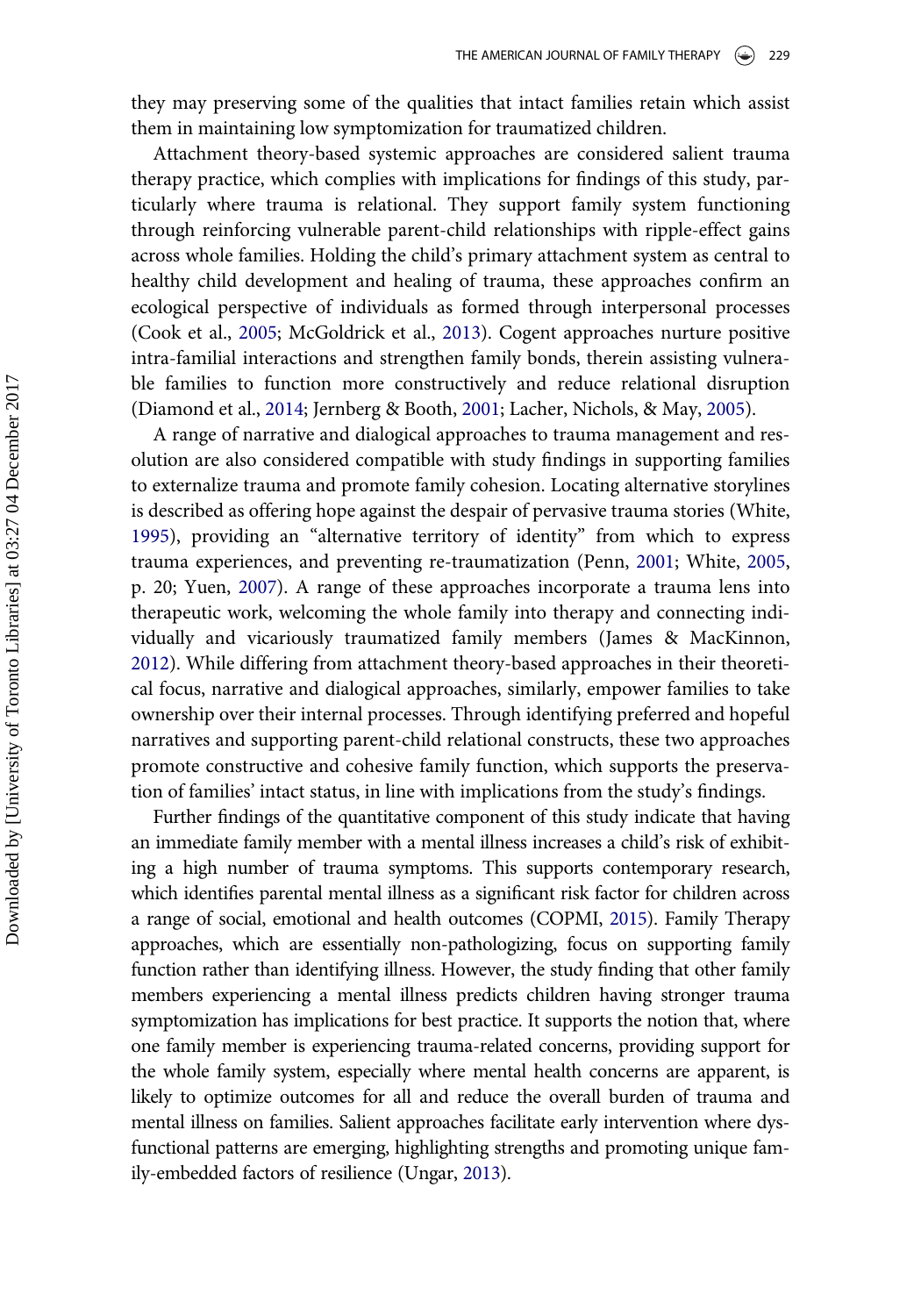Resilience emerges in the literature as a key focus for best practice systemic interventions where trauma is a presenting concern. The facilitation of family members accessing and utilizing resilience is considered important to the findings of this study since the promotion of resilience may serve to reduce the emergence of complex mental health presentations across families. Resilience-based approaches may be used as central or adjunctive to other systemic frameworks. These explore family resources such as existing strengths, shared beliefs and narratives which shift therapeutic focus from problem-saturated circumstances to affirmation of families' reparative potential (Walsh, [1996,](#page-14-21) [2003\)](#page-15-3). Hope is identified by some practitioners as analogous to resilience with hopeful individuals manifesting greater resilience (Weingarten, [2010\)](#page-15-4). It is expressed as a viable and reliable resource through which possible futures emerge which, within a family trauma context, can confirm a resilient family identity (Ungar, [2013;](#page-14-20) Weingarten, [2010](#page-15-4)). Resilience-focused approaches support families to recognize the strengths they have developed through their transition out of prior traumatic or difficult events. Through therapeutic support that increases families' access to early interventions that promote resilience, the risk of families developing multiple mental health concerns may be reduced, as a significant risk factor indicated by the findings of this study.

# Limitations

There were a number of limitations of the study that should be noted. Limitations of the study design include potential concerns with: client case managers and other involved clinicians under-reporting, over-reporting or inaccurately reporting family constellation and trauma symptom phenomena; researcher error in translating phenomena documented in cases into coded data; and, variabilities of trauma reporting in files.

Further, there were issues of generalizability of study findings to standard Australian populations, since: all clients investigated have a trauma and mental illness history; this study used a small sample size; and, a nuanced ethnic, racial, cultural, religious and SES grouping is represented by the study population.

Also, due to the categorical nature of data collected, nonparametric test analysis has been undertaken, where a larger sample that generated continuous data may have aided parametric testing, yielding more statistically powerful results. Finally, it is an acknowledged limitation of this study that the review of current systemic trauma practice is unlikely to provide an exhaustive picture of current theory and practice relating to family therapy with trauma presentations.

# Further research

This study has investigated the impact of a range of family constellation-related factors on trauma symptomization in children. However, there are other family constellation-related factors that warrant further investigation if a clearer picture is to be gained about both risk factors and mediating impacts of these on children's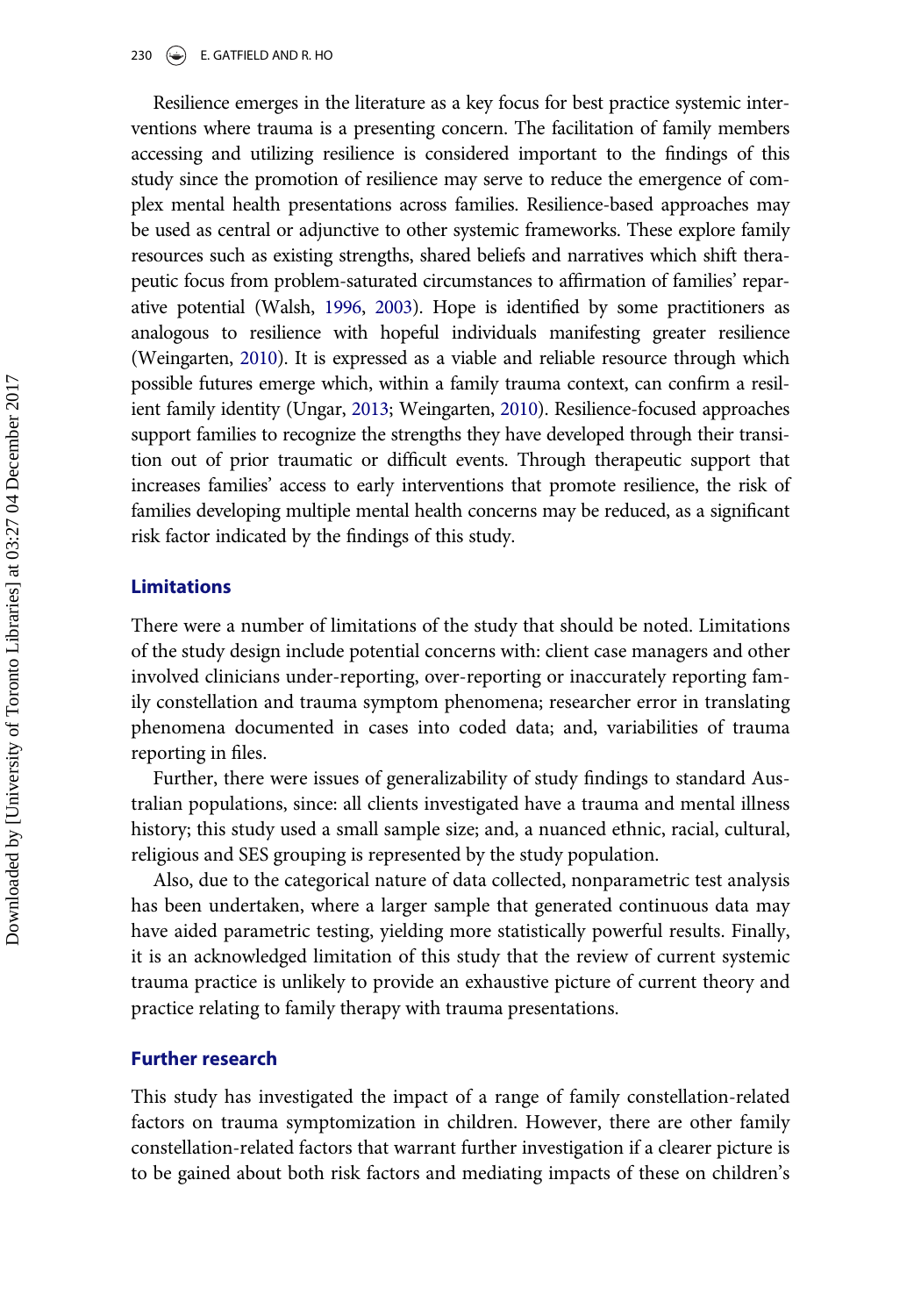experiences of trauma. In relation to the findings of the study, the small sample size has limited its broader applicability. Given the apparent significance of primary findings, further investigations of a similar nature with larger sample sizes may lend greater statistical power to these findings, which may inform mental health service delivery in organizations such as CYMHS.

Making use of existing data on client databases has proven an effective way of acquiring aggregated information about vulnerable populations in a non-invasive manner. It is recommended that this database be used to generate further information which may shape service delivery to this population in line with findings of importance. In combination with client interviewing, data from case notes may be confirmed or disconfirmed and by incorporating empirically validated measures, rigor may be added to future investigations in this area.

In therapeutic work where child trauma is a presenting concern it is apparent that systemic approaches most consistently acknowledge the role of the whole family in contributing to and bringing healing to trauma. Since children do not grow in isolation, a family-focus to future child trauma research is considered highly salient. It is recommended that future research should integrate a focus on the contributions of families as well as broader ecological systems and explore systemic approaches that comply with future findings.

# Conclusion

This paper has presented findings of a mixed method study focusing on the impact of family factors on trauma responses in children. The results of the investigation have yielded some valuable insights into trauma-related symptomization in children and relevant family constellation factors. This research file audit highlighted that children who have experiences of trauma and are from intact families have lower numbers of trauma-related symptoms compared with children from nonintact families. Further, it supported existing research findings that mental illness is frequently clustered within nuclear families. The paper has indicated a range of salient systemic interventions that respond to these findings; interventions that may support families in modifying interactive processes and the unhelpful narratives which may inform them, in order to promote experiences of trauma recovery and resilience for both intact and non-intact families. Based on the study's limitations, a number of recommendations for future research in childhood trauma and family work were highlighted that serve to contribute to existing knowledge and practice in intervention approaches to ameliorate the impacts of trauma on children and families.

# References

<span id="page-12-0"></span>Abbassi, A., & Aslinia, S. D. (2010). Family violence, trauma and social learning theory. Journal of Professional Counselling: Practice, Theory and Research, 38(1), 16–27.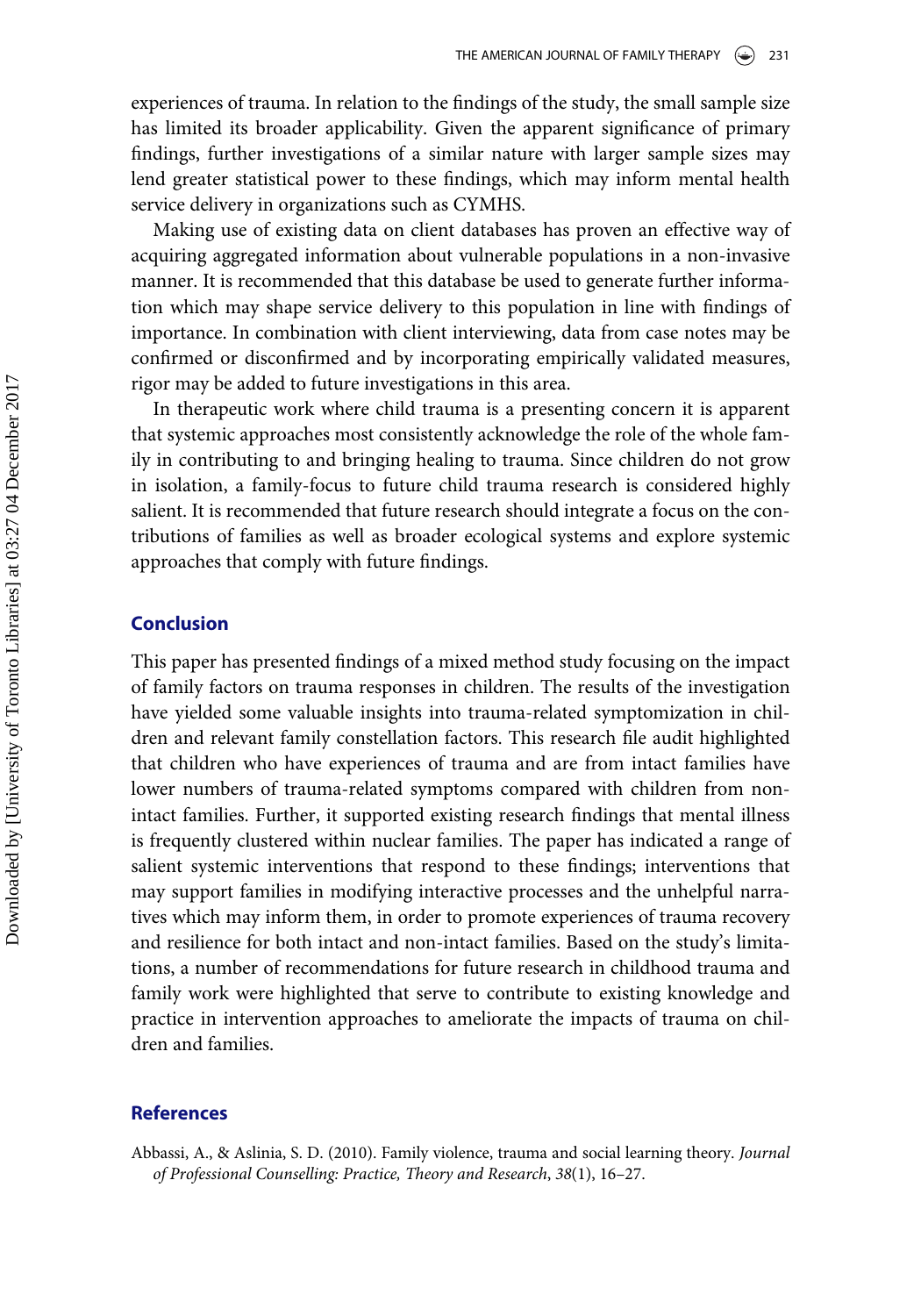- 232  $(\triangle)$  E. GATFIELD AND R. HO
- <span id="page-13-9"></span>Abelsohn, D., & Saayman, G. S. (1991). Adolescent adjustment to parental divorce: An investigation from the perspective of basic dimensions of structural family therapy theory. Family Process, 30, 177–191.
- <span id="page-13-15"></span>Adler, E. S., & Clark, R. (2011). An invitation to social research: How it's done (4th ed.). Belmont, CA: Wadsworth Cengage Learning.
- <span id="page-13-13"></span>Ahrons, C. R. (2006). Family ties after divorce: Long-term implications for children. Family Process, 46(1), 53–64.
- <span id="page-13-19"></span>Ahrons, C. R. (2013). Divorce: An unscheduled family transition. In M. McGoldrick, B. Carter, & N. Garcia-Preto (Eds.), International edition: The expanded family lifecycle: Individual, family and social perspective (4th ed., pp. 292–306). Boston, MA: Allyn & Bacon.
- <span id="page-13-18"></span>Ahrons, C. R., & Rodgers, R. H. (1987). Divorced families: A multidisciplinary development view. New York, NY: W.W. Norton & Co.
- <span id="page-13-11"></span>Amato, P. R. (2010). Research on divorce: Continuing trends and new development. Journal of Marriage and Family, 72, 650–666.
- <span id="page-13-7"></span>Arseneault, L., Cannon, M., Fisher, H. L., Polanczyk, G., Moffitt, T. E., & Caspi, A. (2011). Childhood trauma and children's emerging psychotic symptoms: A genetically sensitive longitudinal cohort study, The American Journal of Psychiatry, 1, 65–72.
- <span id="page-13-14"></span>Australian Bureau of Statistics. (2012). 4102.0 Australian Social Trends: June 2012. Retrieved from [http://www.abs.gov.au/AUSSTATS/abs@.nsf/Lookup/4102.0Main](http://www.abs.gov.au/AUSSTATS/abs@.nsf/Lookup/4102.0Main+Features40Jun+2012#SE)+[Features40Jun](http://www.abs.gov.au/AUSSTATS/abs@.nsf/Lookup/4102.0Main+Features40Jun+2012#SE)+[2012#SE](http://www.abs.gov.au/AUSSTATS/abs@.nsf/Lookup/4102.0Main+Features40Jun+2012#SE)
- <span id="page-13-16"></span>Australian Bureau of Statistics. (2014). 4159.0 – General social survey: Summary Results, Australia, 2014 Quality Declaration. Retrieved from [http://www.abs.gov.au/ausstats/abs@.](http://www.abs.gov.au/ausstats/abs@.nsf/mf/4159.0) [nsf/mf/4159.0](http://www.abs.gov.au/ausstats/abs@.nsf/mf/4159.0)
- <span id="page-13-17"></span>Australian Government Department of Health & Ageing. (2012). Better access to mental health care. Retrieved from [http://www.health.gov.au/internet/main/publishing.nsf/Content/](http://www.health.gov.au/internet/main/publishing.nsf/Content/4754FC33D76F2043CA257BF0001F95EC/$File/Q&As.pdf) [4754FC33D76F2043CA257BF0001F95EC/\\$File/Q&As.pdf](http://www.health.gov.au/internet/main/publishing.nsf/Content/4754FC33D76F2043CA257BF0001F95EC/$File/Q&As.pdf)
- <span id="page-13-5"></span>Berson, I. R., & Baggerly, J. (2009). Building resilience to trauma: Creating a safe and supportive early childhood classroom. Childhood Education, 85(6), 375–379.
- <span id="page-13-3"></span>Blake, D. D., Weathers, F. W., Nagy, L. M., Kaloupek, D. G., Gusman, F. D., Charney, D. S., & Keane, T. M. (1995). The development of a clinician-administered PTSD scale. Journal of Traumatic Stress, 8(1), 75–90.
- <span id="page-13-0"></span>Briere, J. N., & Lanktree, C. B. (2012). Treating complex trauma in adolescents and young adults. Thousand Oaks, CA: Sage Publications.
- <span id="page-13-4"></span>Bryant, R. A., Moulds, M. L., & Guthrie, R. M. (2000). Acute stress disorder scale: A self- report measure of acute stress disorder. Psychological Assessment, 12(1), 61–68.
- <span id="page-13-2"></span>Cook, A., Spinazzola, J., Ford, J., Lanktree, C., Blaustein, M., Cloitre, M., DeRosa, R., Hubbard, R., Kagan, R., Liautaud, J., Mallah, K., Olafson, E., & Van der Kolk, B. (2005). Complex trauma in children and adolescents. Psychiatric Annals, 35(5), 390–398.
- <span id="page-13-20"></span>COPMI. (2015). Emerging Minds. Retrieved from [http://www.copmi.net.au/parents/parenting](http://www.copmi.net.au/parents/parenting-with-a-mental-illness/support-networks)[with-a-mental-illness/support-networks](http://www.copmi.net.au/parents/parenting-with-a-mental-illness/support-networks)
- <span id="page-13-1"></span>Davis, C., Martin, G., Kosky, R., & O'Hanlon, A. (2000). Early intervention in the mental health of young people: A literature review. Canberra: Commonwealth of Australia.
- <span id="page-13-8"></span>Diamond, G., Levy, S., & Diamond, G. (2014). Attachment based family therapy: An introductory workshop. Philadelphia, PA: Author.
- <span id="page-13-6"></span>Hanney, L., & Kozlowska, K. (2002). Healing traumatised children: Creating illustrated storybooks in family therapy. Family Process, 41(1), 37–64.
- <span id="page-13-10"></span>Hardesty, J. L., Raffaelli, M., Khaw, L., Mitchell, E. T., Haselschwerdt, M. L., & Crossman, K. A. (2012). An integrative theoretical model of intimate partner violence, coparenting after separation, and maternal and child well-being. Journal of Family Theory & Review, 4, 318–331.
- <span id="page-13-12"></span>Irving, H. H., Benjamin, M., & Troche, N. (1984). Shared parenting: An empirical analysis utilising a large data base. Family Process, 23, 561–569.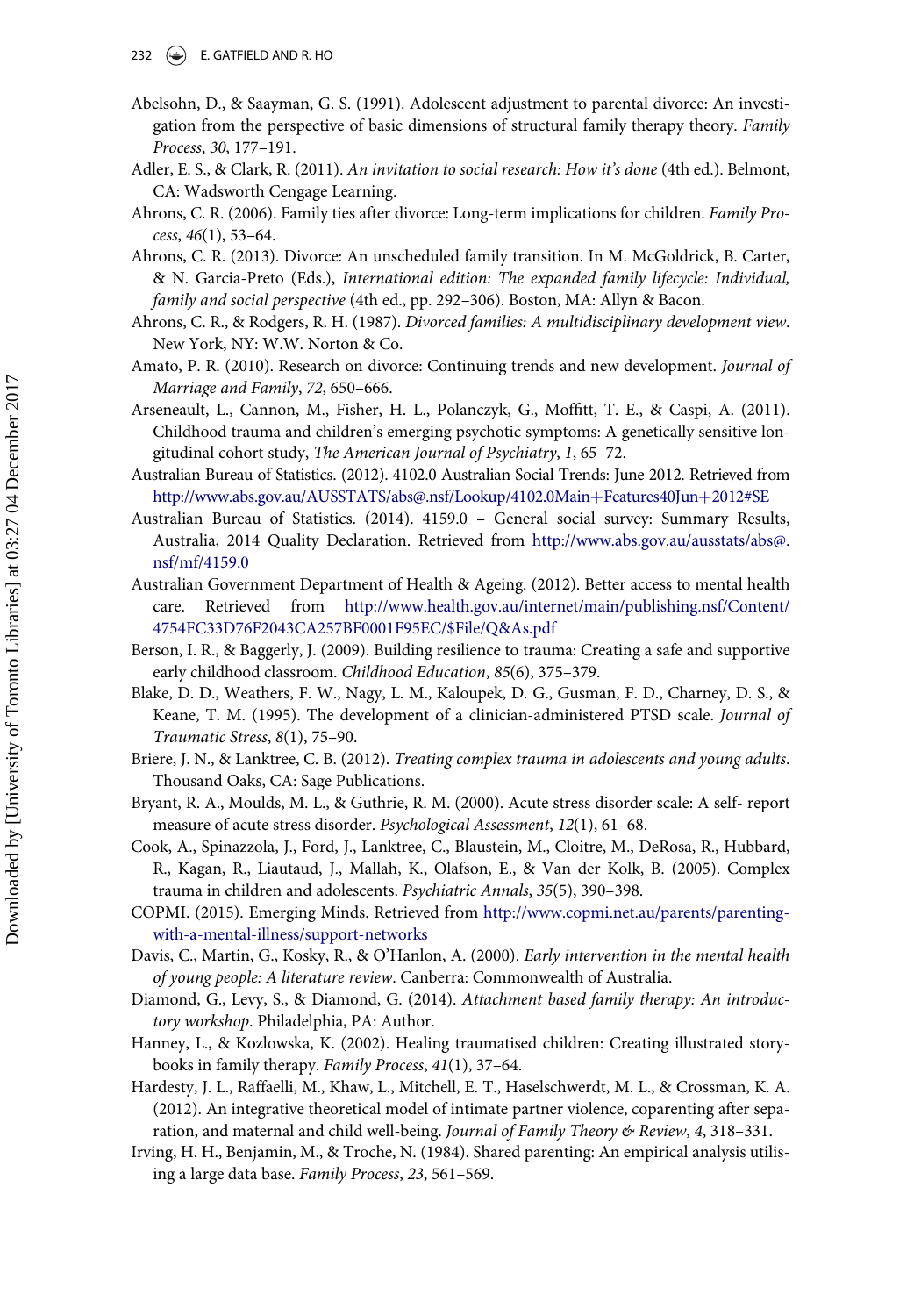- <span id="page-14-7"></span>James, K., & MacKinnon, L. (2012). Integrating a trauma lens into a family therapy framework: Ten principles for family therapists, The Australian and New Zealand Journal of Family Therapy, 33(3), 189–209.
- <span id="page-14-17"></span>Jernberg, A. M., & Booth, P. B. (2001). Theraplay: Helping parents and children build better relationships through attachment-based play. San Francisco, LA: Jossey Bass.
- <span id="page-14-9"></span>Kelly, J. B. (2006). Children's living arrangements following separation and divorce: Insights from empirical and clinical research. Family Process, 46(1), 35–52.
- <span id="page-14-16"></span>Kressel, K., & Deutsch, M. (1977). Divorce therapy: An in-depth survey of therapists' views. Family Process, 16, 413–443.
- <span id="page-14-18"></span>Lacher, D., Nichols, T., & May, J. (2005). Connecting with kids through stories: Using narratives to facilitate attachment in adopted children. London: Jessica Kingsley.
- <span id="page-14-4"></span>MacKinnon, L. (2012). The neurosequential model of therapeutics: An interview with Bruce Perry. The Australian and New Zealand Journal of Family Therapy, 33(3), 210–218.
- <span id="page-14-5"></span>McDermott, B. (2011). Child and youth emotional trauma: An explanatory model of adverse outcomes. Psychiatry, Psychology and Law, 11(2), 269–279.
- <span id="page-14-12"></span>McGoldrick, M., Carter, B., & Garcia-Preto, N. (2013). International edition: The expanded family lifecycle: Individual, family and social perspective (4th ed.). Boston, MA: Allyn & Bacon.
- <span id="page-14-0"></span>National Child Traumatic Stress Network. (2014). Complex trauma: Facts for service providers working with homeless youth and young adults. Los Angeles, CA: Author.
- <span id="page-14-19"></span>Penn, P. (2001). Chronic illness: Trauma, language, and writing: Breaking the silence. Family Process, 40(1), 33–52.
- <span id="page-14-6"></span>Powell, B., Cooper, G., Hoffman, K., & Marvin, B. (2014). The circle of security intervention. New York, NY: Guildford Press.
- <span id="page-14-10"></span>Ryan, R. M., Markowitz, A. J., & Claessens, A. (2015). Associations between family structure and child behaviour problems: The moderating effect of family income. Child Development, 86(1), 112–127.
- <span id="page-14-14"></span>Scheinkman, M., & Fishbane, M. D. (2004). The vulnerability cycle: Working with impasse in couple therapy. Family Process, 43(3), 279–299.
- <span id="page-14-1"></span>Spates, R. C., Samaraweera, N., Plaisier, B., Souza, T., & Otsui, K. (2007). Psychological impact of trauma on developing children and youth. Primary Care: Clinics in Office Practice, 34, 387–405.
- <span id="page-14-13"></span>Spence, S. H. (2000). The prevention of anxiety disorders in childhood. In P. Cotton & H. Jackson (Eds.), Early intervention and and prevention in mental health (pp.87–105). Melbourne: Australian Psychological Society.
- <span id="page-14-2"></span>Stein, P. T., & Kendall, J. C. (2004). Psychological trauma and the developing brain: Neurologically based interventions for troubled children, New York, NY: Haworth Maltreatment and Trauma Press.
- <span id="page-14-8"></span>Taanila, A., Laitinen, E., Moilanen, I., & Jarvelin, M. (2002). Effects of family interaction on the child's behaviour in single-parent or reconstructed families. Family Process, 41(4), 693–708.
- <span id="page-14-3"></span>Tarren-Sweeney, M. (2013). Clinician's guide to assessment checklist series: Specialised mental health measures for children in care. London, England: Taylor & Francis.
- <span id="page-14-20"></span>Ungar, M. (2013). Resilience, trauma, context and culture. Trauma, Violence and Abuse, 14(3), 255–266.
- <span id="page-14-15"></span>van Lawick, J., & Vissier, M. (2015). No kids in the middle: Dialogical and creative work with parents and children in the context of high conflict divorces. Australian and New Zealand Journal of Family Therapy, 36(1), 33–50.
- <span id="page-14-11"></span>Velez, C. E., Wolchik, S. A., Tein, J., & Sandler, I. (2011). Protecting children from the consequences of divorce: A longitudinal study of the effects of parenting on children's coping processes. Child Development, 82(1), 244–257.
- <span id="page-14-21"></span>Walsh, F. (1996). Family resilience: A concept and its application: The concept of family resilience: Crisis and challenge. Family process, 35, 261–281.